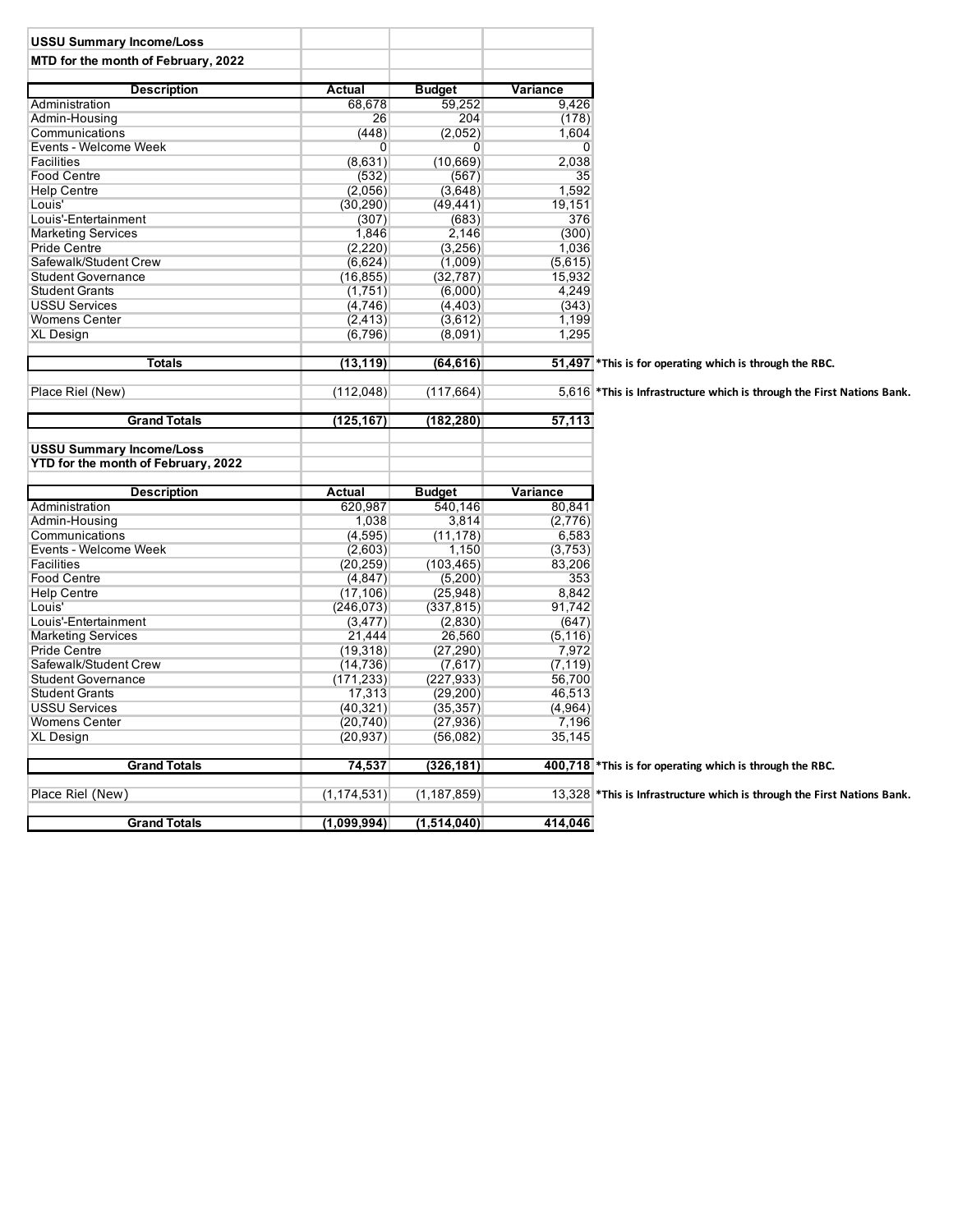| Dept:           | Administration  |
|-----------------|-----------------|
| Fin. Stmt Date: | February 2022   |
| Completed By:   | Amanda Mitchell |

| oompicted by.                                                    | <b><i><u>FULLOLING IVILLOLIUM</u></i></b>                                                        |                                                  |                                                  |                                            |                             |                             |                               |
|------------------------------------------------------------------|--------------------------------------------------------------------------------------------------|--------------------------------------------------|--------------------------------------------------|--------------------------------------------|-----------------------------|-----------------------------|-------------------------------|
| For the Month:<br>Revenue<br><b>Expenses</b><br>Net Income       |                                                                                                  | Actual<br>142,178<br>73,500<br>68,678            | <b>Budget</b><br>142.423<br>83.171<br>59,252     | Variance<br>(245)<br>(9,671)<br>9,426      |                             |                             |                               |
| For the Year:<br>Revenue<br><b>Expenses</b><br>Net Income        |                                                                                                  | <b>Actual</b><br>1,420,707<br>799,720<br>620,987 | <b>Budget</b><br>1,423,725<br>883,579<br>540,146 | Variance<br>(3,018)<br>(83, 859)<br>80,841 |                             |                             |                               |
|                                                                  |                                                                                                  | <b>MTD</b><br><b>ACTUAL</b>                      | <b>MTD</b><br><b>BUDGET</b>                      | <b>MTD</b><br><b>VARIANCE</b>              | <b>YTD</b><br><b>ACTUAL</b> | <b>YTD</b><br><b>BUDGET</b> | <b>YTD</b><br><b>VARIANCE</b> |
| <b>RECURRING VARIANCES</b>                                       |                                                                                                  |                                                  |                                                  |                                            |                             |                             |                               |
| <b>ACCOUNT NAME:</b>                                             | <b>Legal Fees</b><br>More legal advise was need this month. YTD over by \$12,878                 | 3,678                                            | 979                                              | 2,699                                      | 22,248                      | 9,370                       | 12,878                        |
| <b>ACCOUNT NAME:</b><br>budget for the year to date.             | Salaries/Wages<br>CPP, EI, Benefits and staff changes are the factors that makes this line under | 61,721                                           | 71,521                                           | (9,800)                                    | 631,065                     | 691.046                     | (59, 981)                     |
| <b>TIMING VARIANCES</b>                                          |                                                                                                  |                                                  |                                                  |                                            |                             |                             |                               |
| <b>ALL OTHER VARIANCES</b>                                       |                                                                                                  |                                                  |                                                  |                                            |                             |                             |                               |
| <b>ACCOUNT NAME:</b><br>No hiring expense was needed this month. | Hiring                                                                                           | ٠                                                | 700                                              | (700)                                      | 209                         | 12,000                      | (11, 791)                     |
| <b>ACCOUNT NAME:</b>                                             | Janitorial<br>Janitorial was under budget this month due to not as many supplies                 | 2,530                                            | 3,072                                            | (542)                                      | 19,862                      | 16,481                      | 3,381                         |

needed.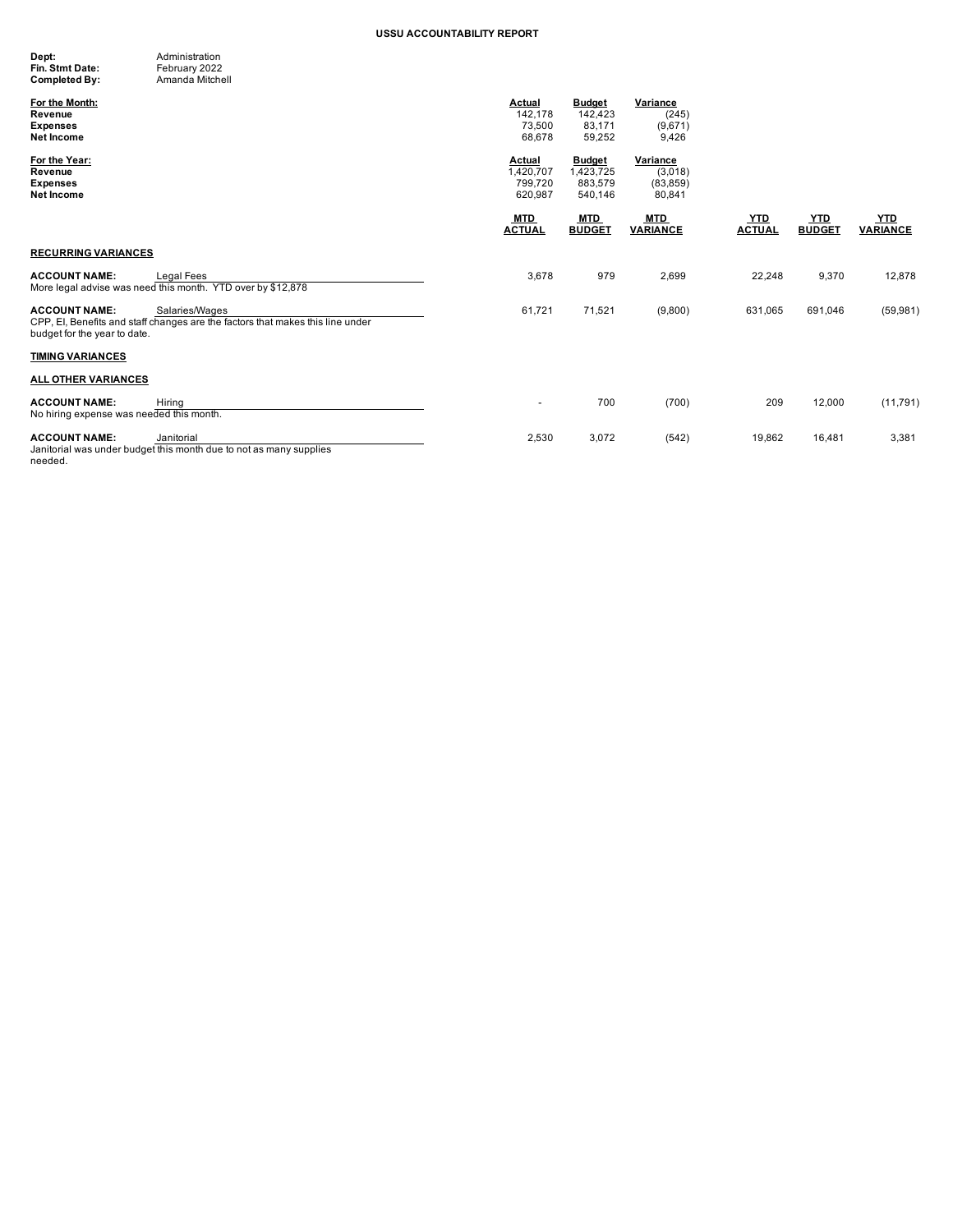| Dept:           | Communication |
|-----------------|---------------|
| Fin. Stmt Date: | February 2022 |
| Completed By:   | Jason Ventnor |

| For the Month:<br>Revenue<br><b>Expenses</b><br>Net Income              |                            | <b>Actual</b><br>$\overline{\phantom{a}}$<br>448<br>$-448$     | <b>Budget</b><br>2,052<br>$-2,052$   | Variance<br>$\overline{\phantom{a}}$<br>$-1,604$<br>1,604 |                             |                             |                               |
|-------------------------------------------------------------------------|----------------------------|----------------------------------------------------------------|--------------------------------------|-----------------------------------------------------------|-----------------------------|-----------------------------|-------------------------------|
| For the Year:<br>Revenue<br><b>Expenses</b><br>Net Income               |                            | <b>Actual</b><br>$\overline{\phantom{a}}$<br>4,595<br>$-4,595$ | <b>Budget</b><br>11,178<br>$-11,178$ | Variance<br>$-6,583$<br>6,583                             |                             |                             |                               |
| *Benchmark                                                              | \$500.00                   | <b>MTD</b><br><b>ACTUAL</b>                                    | <b>MTD</b><br><b>BUDGET</b>          | <b>MTD</b><br><b>VARIANCE</b>                             | <u>YTD</u><br><b>ACTUAL</b> | <u>YTD</u><br><b>BUDGET</b> | <u>YTD</u><br><b>VARIANCE</b> |
| <b>RECURRING VARIANCES</b>                                              |                            |                                                                |                                      |                                                           |                             |                             |                               |
| <b>TIMING VARIANCES</b>                                                 |                            |                                                                |                                      |                                                           |                             |                             |                               |
| <b>ACCOUNT NAME:</b><br>Sheaf is online and invoice will be end of Term | <b>Advertising Expense</b> | ۰                                                              | 1,175                                | $-1,175$                                                  | 1,413                       | 8,375                       | $-6,962$                      |

# **ALL OTHER VARIANCES**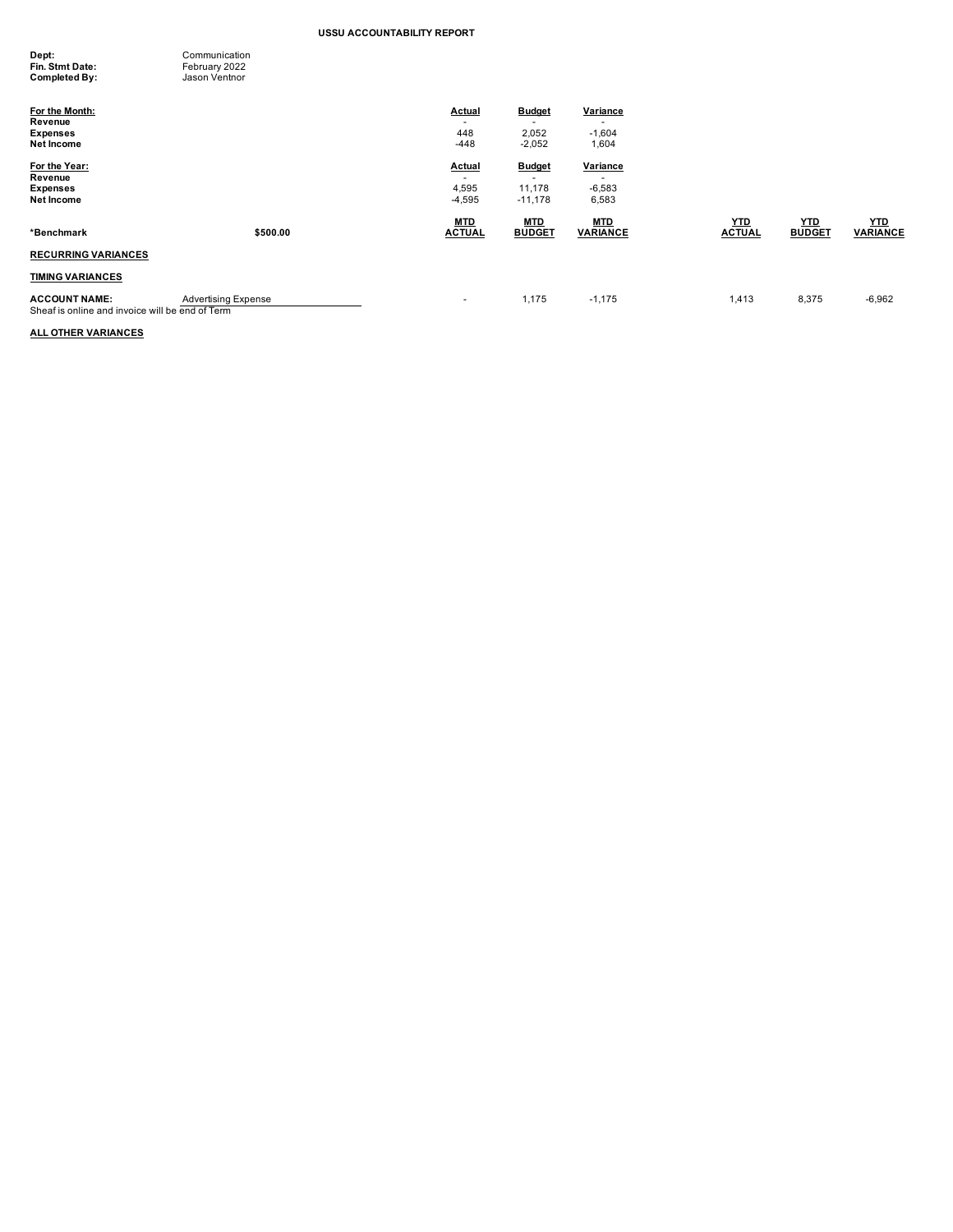| Dept:           | <b>Facilities</b> |
|-----------------|-------------------|
| Fin. Stmt Date: | February 2022     |
| Completed By:   | Stefanie Ewen     |

| For the Month:<br>Revenue<br><b>Expenses</b><br>Net Income                                                                                                                                     | Actual<br>42,634<br>51,265<br>$-8,631$    | <b>Budget</b><br>47,352<br>58.021<br>$-10,669$    | Variance<br>$-4,718$<br>$-6,756$<br>2,038 |                             |                      |                        |
|------------------------------------------------------------------------------------------------------------------------------------------------------------------------------------------------|-------------------------------------------|---------------------------------------------------|-------------------------------------------|-----------------------------|----------------------|------------------------|
| For the Year:<br>Revenue<br><b>Expenses</b><br><b>Net Income</b>                                                                                                                               | Actual<br>398.269<br>418,528<br>$-20.259$ | <b>Budget</b><br>368,769<br>472,234<br>$-103.465$ | Variance<br>29,500<br>$-53,706$<br>83,206 |                             |                      |                        |
| \$750.00<br>*Benchmark                                                                                                                                                                         | <b>MTD</b><br><b>ACTUAL</b>               | <b>MTD</b><br><b>BUDGET</b>                       | <b>MTD</b><br><b>VARIANCE</b>             | <b>YTD</b><br><b>ACTUAL</b> | YTD<br><b>BUDGET</b> | YTD<br><b>VARIANCE</b> |
| <b>RECURRING VARIANCES</b>                                                                                                                                                                     |                                           |                                                   |                                           |                             |                      |                        |
| Rent -Commercial Based - Facilities<br><b>ACCOUNT NAME:</b><br>When budgeted, it was anticipated tenants would not return until<br>Term 2. Some reduced rent is coming in this term.           | 21,915                                    | 23,350                                            | $-1.435$                                  | 197.257                     | 139.029              | 58.228                 |
| <b>ACCOUNT NAME:</b><br>Rent -Occupancy Based - Facilities<br>Occupancy Rent for 2021-22 has been calculated and is below<br>what was budgeted. This will be recurring all year.               | 20.719                                    | 23,952                                            | $-3,233$                                  | 201.012                     | 229.640              | $-28.628$              |
| <b>TIMING VARIANCES</b>                                                                                                                                                                        |                                           |                                                   |                                           |                             |                      |                        |
| ALL OTHER VARIANCES                                                                                                                                                                            |                                           |                                                   |                                           |                             |                      |                        |
| <b>ACCOUNT NAME:</b><br>Equipment & Equipment Maintenance<br>Due to leaking and occassional floods, Facilities purchased an<br>industrial blower. Locker cubbies for staff room also purchased | 1.187                                     | 300                                               | 887                                       | 3,946                       | 3,000                | 946                    |
| <b>ACCOUNT NAME:</b><br>Repairs & Maintenance<br>Repairs and Maintence were below budget this month. There were<br>no major failures or emergencies. YTD is below budget.                      | 7.003                                     | 9.876                                             | $-2.873$                                  | 74.018                      | 81.995               | $-7.977$               |
| <b>ACCOUNT NAME:</b><br>Utilities<br>Utilities were below budget this month and continue to be below                                                                                           | 22,104                                    | 24,874                                            | $-2.770$                                  | 161.850                     | 230,939              | $-69.089$              |

Utilities were below budget this month and continue to be below<br>budget YTD.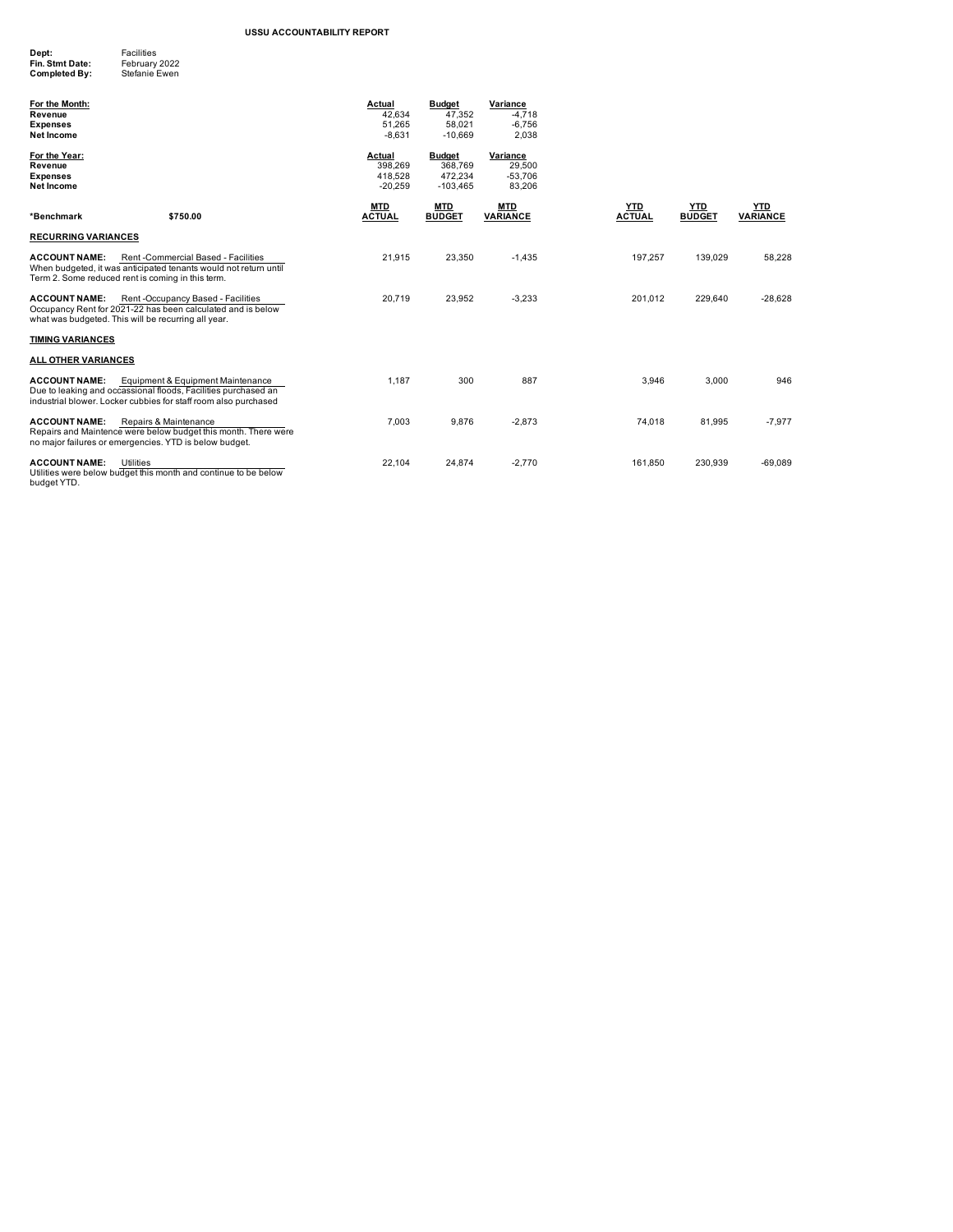| Dept:           | <b>Help Centre</b> |
|-----------------|--------------------|
| Fin. Stmt Date: | February 2022      |
| Completed By:   | Jason Kovitch      |

| For the Month:<br>Revenue            |                                                                            | Actual                   | <b>Budget</b><br>-                        | Variance                      |                             |                             |                               |
|--------------------------------------|----------------------------------------------------------------------------|--------------------------|-------------------------------------------|-------------------------------|-----------------------------|-----------------------------|-------------------------------|
| <b>Expenses</b><br>Net Income        |                                                                            | 2,056<br>(2,056)         | 3,648<br>(3,648)                          | (1,592)<br>1,592              |                             |                             |                               |
| For the Year:<br>Revenue             |                                                                            | <b>Actual</b><br>-       | <b>Budget</b><br>$\overline{\phantom{a}}$ | Variance                      |                             |                             |                               |
| <b>Expenses</b><br><b>Net Income</b> |                                                                            | 17,106<br>(17, 106)      | 25,948<br>(25, 948)                       | (8,842)<br>8,842              |                             |                             |                               |
| *Benchmark                           | \$300.00                                                                   | MTD<br><b>ACTUAL</b>     | <b>MTD</b><br><b>BUDGET</b>               | <b>MTD</b><br><b>VARIANCE</b> | <b>YTD</b><br><b>ACTUAL</b> | <b>YTD</b><br><b>BUDGET</b> | <b>YTD</b><br><b>VARIANCE</b> |
| <b>RECURRING VARIANCES</b>           |                                                                            |                          |                                           |                               |                             |                             |                               |
| <b>TIMING VARIANCES</b>              |                                                                            |                          |                                           |                               |                             |                             |                               |
| <b>ALL OTHER VARIANCES</b>           |                                                                            |                          |                                           |                               |                             |                             |                               |
| Training<br><b>ACCOUNT NAME:</b>     | There was no training offered during the month that involved costs for the | $\overline{\phantom{a}}$ | 1,120                                     | (1, 120)                      | 50                          | 2,965                       | (2,915)                       |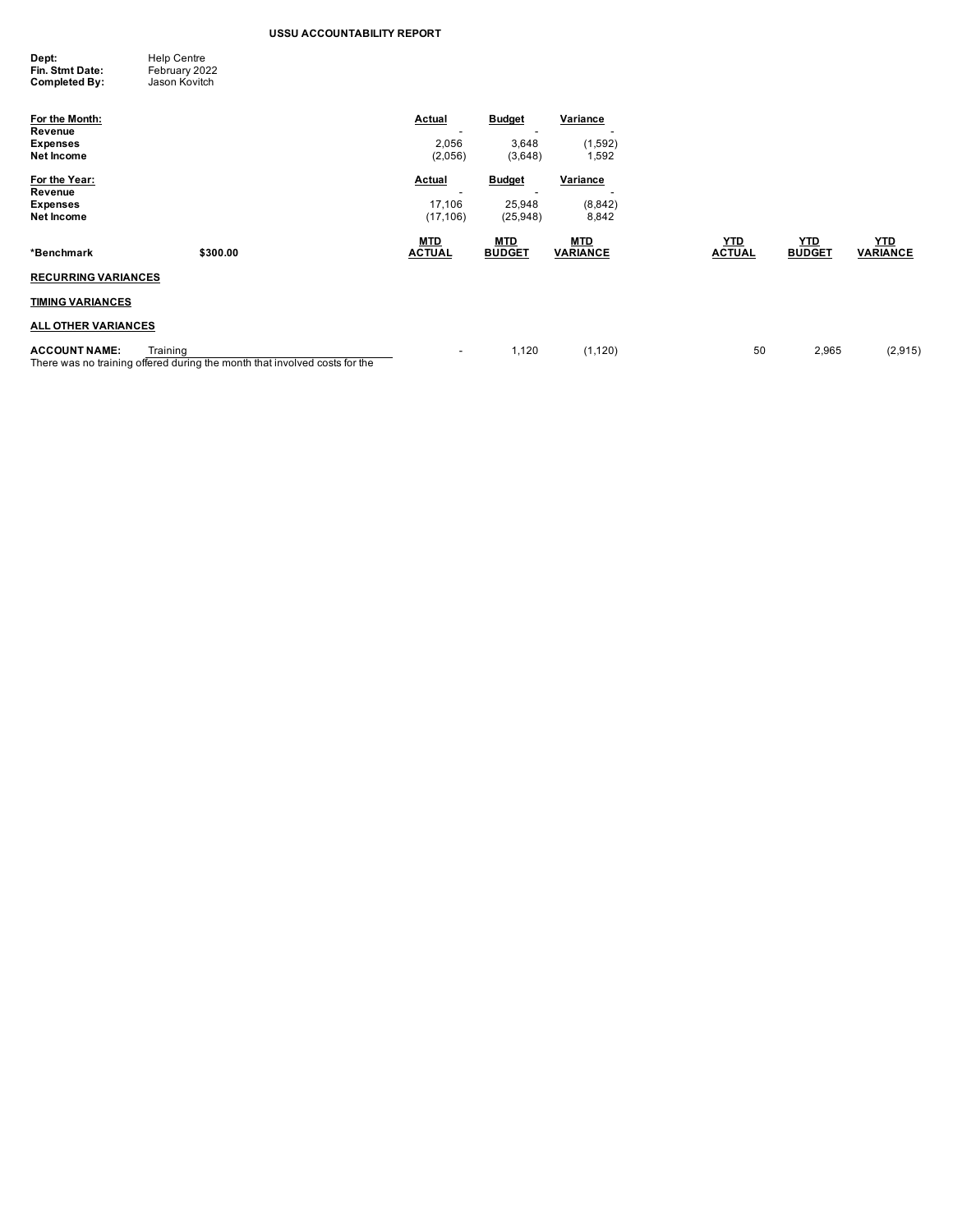| Dept:                | Louis'        |
|----------------------|---------------|
| Fin. Stmt Date:      | February 2022 |
| <b>Completed Bv:</b> | Dan Smolinski |

| For the Month:<br>Revenue<br><b>Expenses</b><br>Net Income                                             |                         |                                        |                                        | <b>Actual</b><br>44,648<br>74,938<br>$-30,290$    | <b>Budget</b><br>21,237<br>70,678<br>$-49,441$    | Variance<br>23,411<br>4,260<br>19,151   |                                                      |                      |                      |                        |
|--------------------------------------------------------------------------------------------------------|-------------------------|----------------------------------------|----------------------------------------|---------------------------------------------------|---------------------------------------------------|-----------------------------------------|------------------------------------------------------|----------------------|----------------------|------------------------|
| For the Year:<br>Revenue<br><b>Expenses</b><br>Net Income                                              |                         |                                        |                                        | <b>Actual</b><br>394,050<br>640,123<br>$-246,073$ | <b>Budget</b><br>106,615<br>444,430<br>$-337,815$ | Variance<br>91,374<br>195,693<br>91,742 |                                                      |                      |                      |                        |
|                                                                                                        |                         | Actual                                 | <b>MONTH</b><br>Budget                 | Variance                                          | YEAR TO DATE<br>Actual                            | Budget                                  | Variance                                             |                      |                      |                        |
| cos<br><b>Bottled Beer</b><br>Draft<br>Food<br>Liquor<br>Non Alcholic<br>Prepared Bev-Loft             |                         | 39%<br>30%<br>46%<br>14%<br>68%<br>30% | 35%<br>44%<br>42%<br>23%<br>40%<br>31% | 4%<br>$-14%$<br>4%<br>$-9%$<br>28%<br>$-2%$       | 31%<br>30%<br>39%<br>19%<br>39%<br>21%            | 35%<br>44%<br>42%<br>23%<br>40%<br>31%  | $-4%$<br>$-14%$<br>$-3%$<br>$-4%$<br>$-1%$<br>$-10%$ |                      |                      |                        |
| *Benchmark - COS<br>*Benchmark                                                                         | 2%<br>\$750.00          |                                        |                                        | MTD<br>ACTUAL                                     | MTD<br><b>BUDGET</b>                              | MTD<br><b>VARIANCE</b>                  |                                                      | YTD<br><b>ACTUAL</b> | YTD<br><b>BUDGET</b> | YTD<br><b>VARIANCE</b> |
| <b>RECURRING VARIANCES</b>                                                                             |                         |                                        |                                        |                                                   |                                                   |                                         |                                                      |                      |                      |                        |
| <b>ACCOUNT NAME:</b><br>Utilities are slightly below budget this month. As we know this is always a    | Utilities               |                                        |                                        | 10,171                                            | 12,217                                            | $-2,046$                                |                                                      | 91,368               | 103,979              | $-12,611$              |
| <b>TIMING VARIANCES</b>                                                                                |                         |                                        |                                        |                                                   |                                                   |                                         |                                                      |                      |                      |                        |
| <b>ALL OTHER VARIANCES</b>                                                                             |                         |                                        |                                        |                                                   |                                                   |                                         |                                                      |                      |                      |                        |
| <b>ACCOUNT NAME:</b><br>Draft beer sales are high as we budgeted to not be as busy this month.         | Sales-Draft Beer        |                                        |                                        | 9,333                                             | 1,626                                             | 7,707                                   |                                                      | 53,807               | 8,232                | 45,575                 |
| <b>ACCOUNT NAME:</b><br>Food sales are higher than budgeted as we assumed to be slower than we         | Sales-Food              |                                        |                                        | 25,430                                            | 14,266                                            | 11,164                                  |                                                      | 183,576              | 67,159               | 116,417                |
| <b>ACCOUNT NAME:</b><br>Liquor sales are higher than forecasted as we assumed to be a lot slower       | Sales - Liquor          |                                        |                                        | 5,396                                             | 833                                               | 4,563                                   |                                                      | 20,899               | 3,084                | 17,815                 |
| <b>ACCOUNT NAME:</b><br>Loft beverage sales were higher than budgeted as well with Louis' Loft         | <b>Prepared Bev</b>     |                                        |                                        | 3,195                                             | 2,489                                             | 706                                     |                                                      | 36,889               | 19,053               | 17,836                 |
| <b>ACCOUNT NAME:</b><br>Bottled beer costs are a little high percentage-wise due to the small sample   | COS Bottled Beer        |                                        |                                        | 219                                               | 207                                               | 12                                      |                                                      | 20,573               | 1,167                | 19,406                 |
| <b>ACCOUNT NAME:</b><br>Draft costs remain excellent this year due to accurate pricing and controls.   | COS Draft Beer          |                                        |                                        | 2,843                                             | 715                                               | 2,128                                   |                                                      | 17,943               | 3,622                | 14,321                 |
| <b>ACCOUNT NAME:</b><br>Food costs are high this month likely due to an inventory correction from last | COS-Food                |                                        |                                        | 11,699                                            | 5,992                                             | 5,707                                   |                                                      | 71,984               | 28,207               | 43,777                 |
| <b>ACCOUNT NAME:</b><br>Liquor costs appear very low likely again due to a smaller sample this         | COS - Liquor            |                                        |                                        | 732                                               | 192                                               | 540                                     |                                                      | 4,027                | 709                  | 3,318                  |
| <b>ACCOUNT NAME:</b><br>Non-Alc is high for the month but lower for YTD. This is likely due to the     | COS Non-Alc             |                                        |                                        | 480                                               | 193                                               | 287                                     |                                                      | 5,566                | 1,262                | 4,304                  |
| <b>ACCOUNT NAME:</b><br>Salaries wages and benefits are lower than budgeted. Management works          | Salaries Wages Benefits |                                        |                                        | 35,879                                            | 38,337                                            | $-2,458$                                |                                                      | 301,466              | 202,390              | 99,076                 |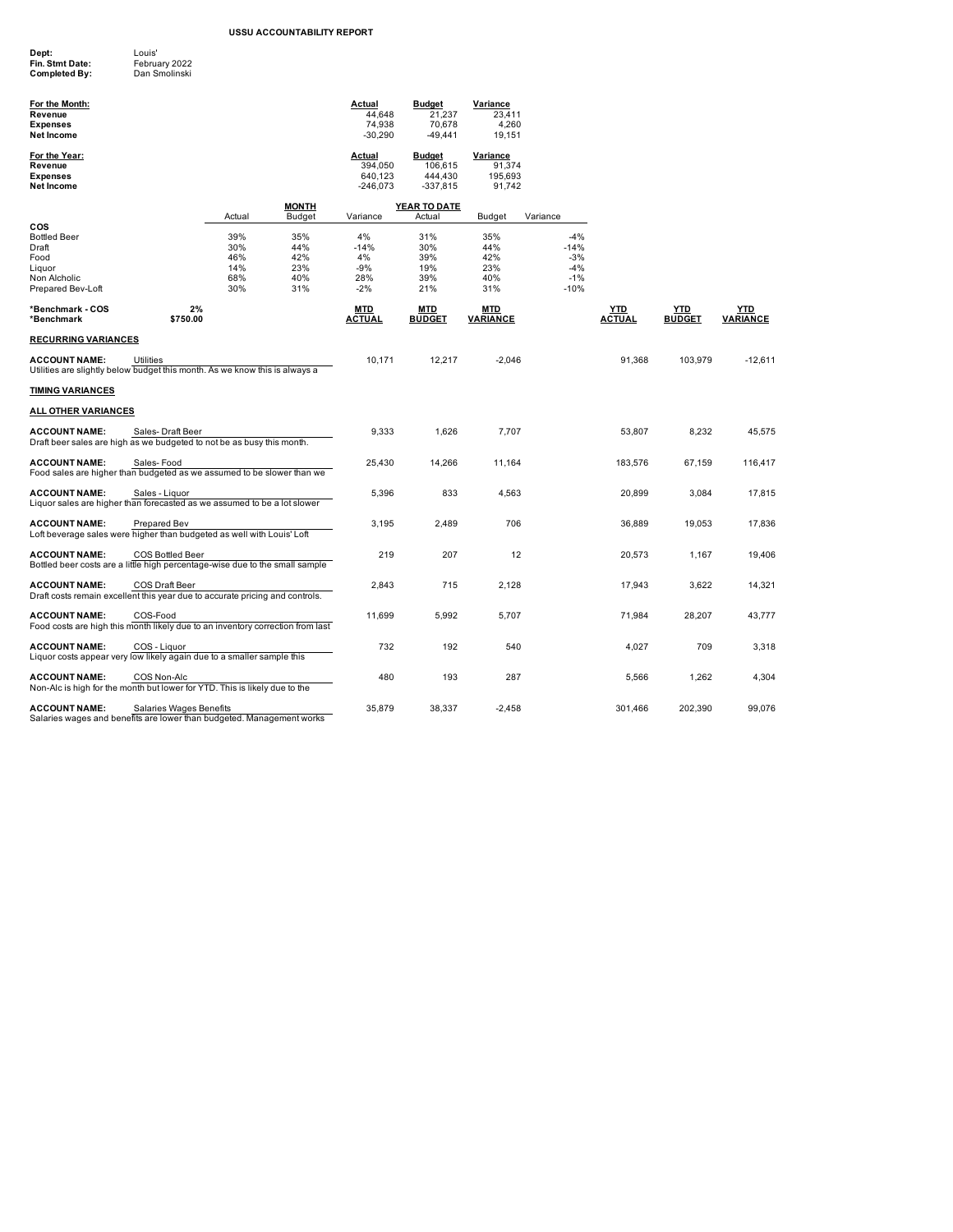| Dept:<br>Fin. Stmt Date:<br>Completed By:                         | Louis' Entertainment<br>February 2022<br>Dan Smolinski                                                |                                         |                                            |                                           |                             |                             |                               |
|-------------------------------------------------------------------|-------------------------------------------------------------------------------------------------------|-----------------------------------------|--------------------------------------------|-------------------------------------------|-----------------------------|-----------------------------|-------------------------------|
| For the Month:<br>Revenue<br><b>Expenses</b><br><b>Net Income</b> |                                                                                                       | Actual<br>$\mathbf 0$<br>307<br>(307)   | <b>Budget</b><br>1,500<br>2,183<br>(683)   | Variance<br>(1,500)<br>(1,876)<br>376     |                             |                             |                               |
| For the Year:<br>Revenue<br><b>Expenses</b><br><b>Net Income</b>  |                                                                                                       | Actual<br>$\Omega$<br>3,477<br>$-3,477$ | <b>Budget</b><br>3000<br>5,830<br>$-2,830$ | Variance<br>$-3000$<br>$-2,353$<br>$-647$ |                             |                             |                               |
| *Benchmark<br><b>RECURRING VARIANCES</b>                          | \$750.00                                                                                              | <b>MTD</b><br><b>ACTUAL</b>             | <b>MTD</b><br><b>BUDGET</b>                | <b>MTD</b><br><b>VARIANCE</b>             | <u>YTD</u><br><b>ACTUAL</b> | <u>YTD</u><br><b>BUDGET</b> | <u>YTD</u><br><b>VARIANCE</b> |
| <b>TIMING VARIANCES</b>                                           |                                                                                                       |                                         |                                            |                                           |                             |                             |                               |
| <b>ALL OTHER VARIANCES</b>                                        |                                                                                                       |                                         |                                            |                                           |                             |                             |                               |
| <b>ACCOUNT NAME:</b>                                              | <b>Backline Rental</b><br>There were not concert rentals in the month. We had anticipated a return to | $\mathbf 0$                             | 1.000                                      | $-1,000$                                  |                             | 2,000<br>0                  | $-2,000$                      |
| <b>ACCOUNT NAME:</b>                                              | Salaries/Wages<br>There were no wages to be paid out for production as there were no events           | $\mathbf 0$                             | 1,200                                      | $-1,200$                                  |                             | 1,200<br>0                  | $-1,200$                      |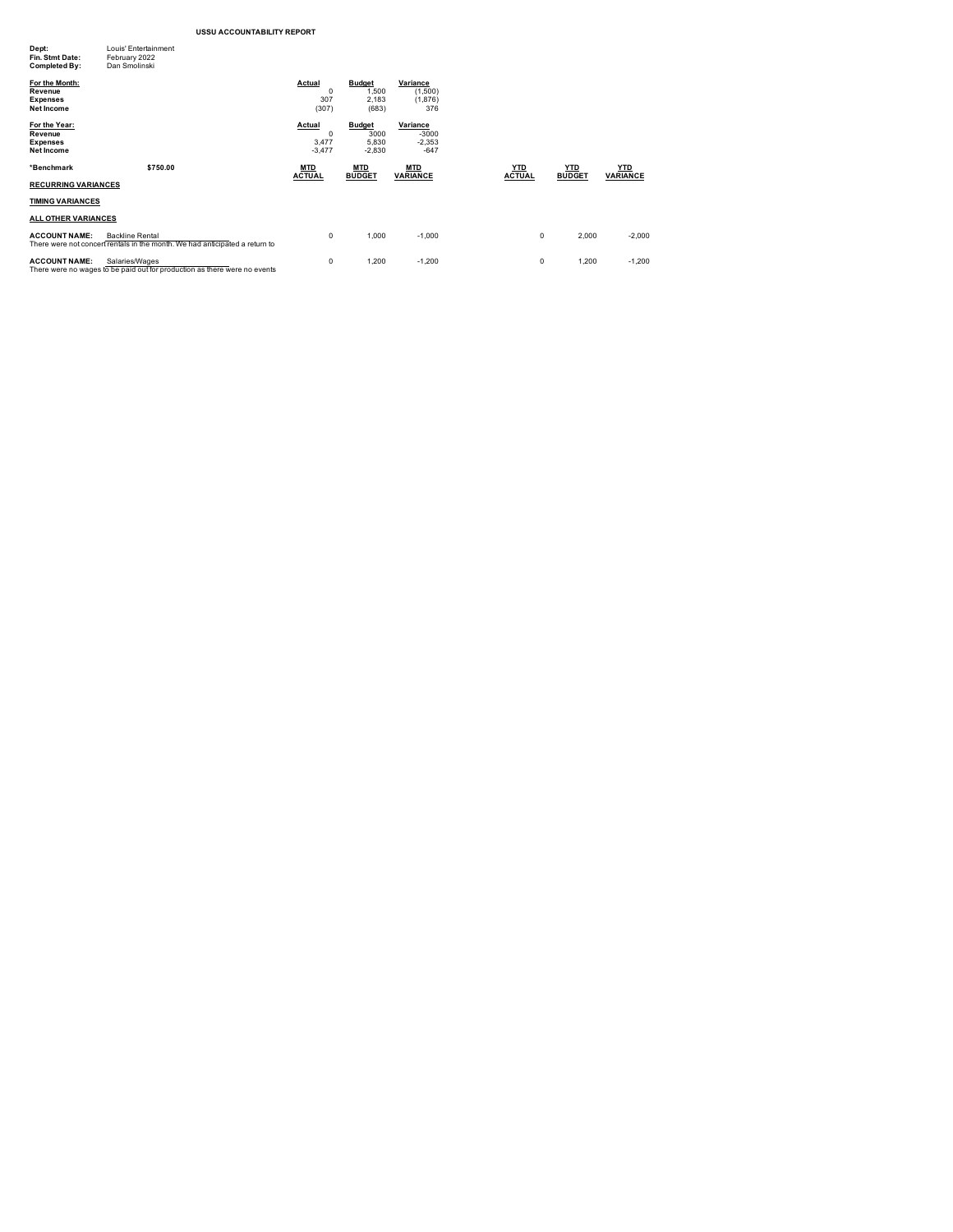| Dept:           | Pride Centre  |
|-----------------|---------------|
| Fin. Stmt Date: | February 2022 |
| Completed By:   | Jason Kovitch |

| For the Month:<br>Revenue<br><b>Expenses</b><br>Net Income                    |          | Actual<br>2,220<br>(2,220)               | <b>Budget</b><br>3,256<br>(3,256)                                | Variance<br>(1,036)<br>1,036  |                             |                             |                               |
|-------------------------------------------------------------------------------|----------|------------------------------------------|------------------------------------------------------------------|-------------------------------|-----------------------------|-----------------------------|-------------------------------|
| For the Year:<br>Revenue<br><b>Expenses</b><br><b>Net Income</b>              |          | <b>Actual</b><br>-<br>19,318<br>(19,318) | <b>Budget</b><br>$\overline{\phantom{a}}$<br>27,290<br>(27, 290) | Variance<br>(7, 972)<br>7,972 |                             |                             |                               |
| *Benchmark                                                                    | \$300.00 | <b>MTD</b><br><b>ACTUAL</b>              | <b>MTD</b><br><b>BUDGET</b>                                      | <b>MTD</b><br><b>VARIANCE</b> | <u>YTD</u><br><b>ACTUAL</b> | <u>YTD</u><br><b>BUDGET</b> | <b>YTD</b><br><b>VARIANCE</b> |
| <b>RECURRING VARIANCES</b>                                                    |          |                                          |                                                                  |                               |                             |                             |                               |
| <b>TIMING VARIANCES</b>                                                       |          |                                          |                                                                  |                               |                             |                             |                               |
| <b>ALL OTHER VARIANCES</b>                                                    |          |                                          |                                                                  |                               |                             |                             |                               |
| <b>ACCOUNT NAME:</b><br>Training<br>There were no traning costs in the month. |          | $\overline{\phantom{a}}$                 | 840                                                              | (840)                         | 50                          | 2,205                       | (2, 155)                      |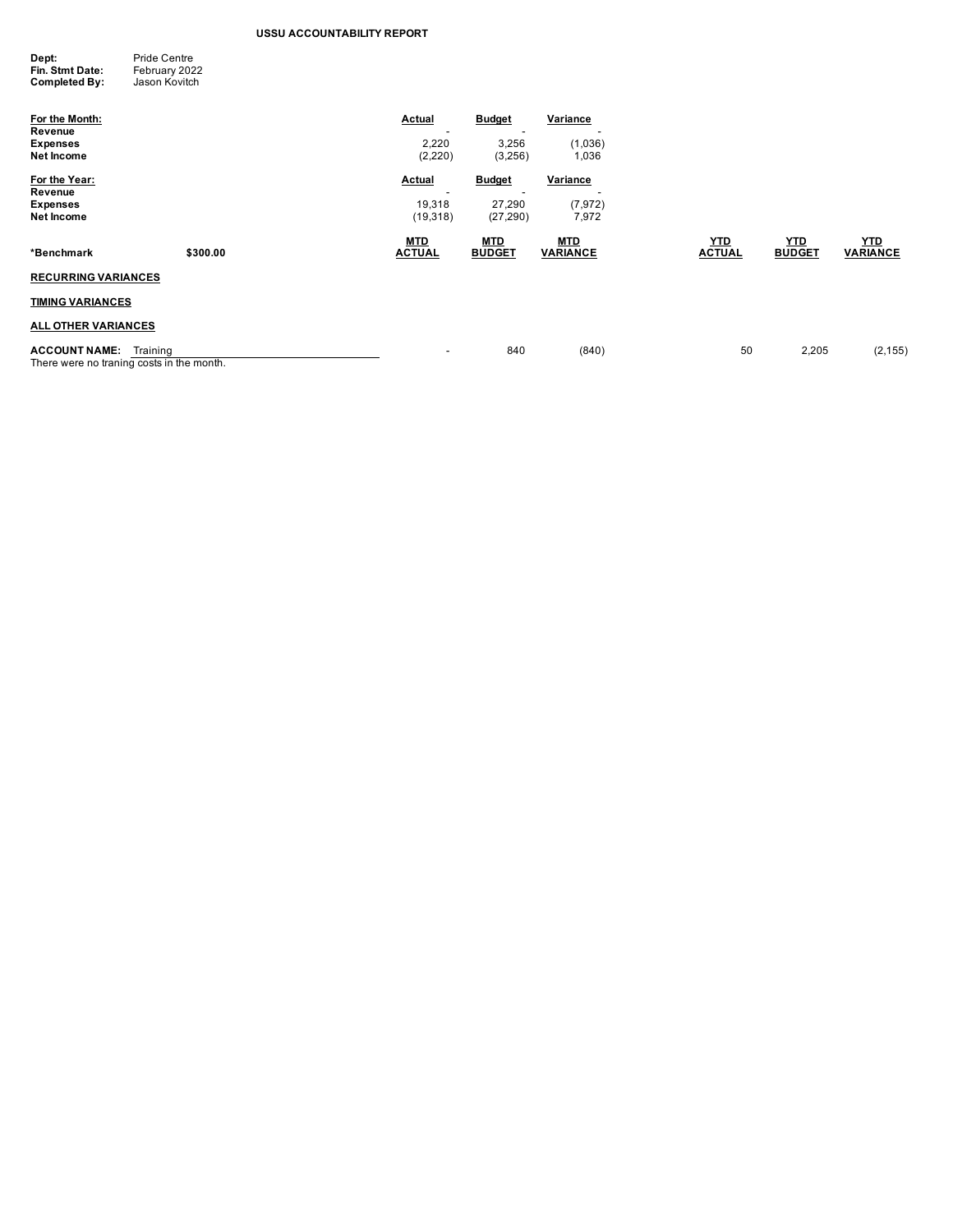| Stud, Crew/Safewalk |
|---------------------|
|                     |
|                     |
|                     |

| For the Month:<br>Revenue<br><b>Expenses</b><br>Net Income |                                                                                                          | Actual<br>0<br>6,624<br>(6,624)        | <b>Budget</b><br>$\Omega$<br>1,009<br>(1,009) | Variance<br>$\Omega$<br>5,615<br>(5,615) |                             |                             |                               |
|------------------------------------------------------------|----------------------------------------------------------------------------------------------------------|----------------------------------------|-----------------------------------------------|------------------------------------------|-----------------------------|-----------------------------|-------------------------------|
| For the Year:<br>Revenue<br><b>Expenses</b><br>Net Income  |                                                                                                          | Actual<br>1,103<br>15,839<br>(14, 736) | <b>Budget</b><br>0<br>7,617<br>(7,617)        | Variance<br>1,103<br>8,222<br>(7, 119)   |                             |                             |                               |
| *Benchmark                                                 | \$300.00                                                                                                 | MTD<br><b>ACTUAL</b>                   | MTD<br><b>BUDGET</b>                          | <u>MTD</u><br><b>VARIANCE</b>            | <u>YTD</u><br><b>ACTUAL</b> | <b>YTD</b><br><b>BUDGET</b> | <b>YTD</b><br><b>VARIANCE</b> |
| <b>RECURRING VARIANCES</b>                                 |                                                                                                          |                                        |                                               |                                          |                             |                             |                               |
| <b>TIMING VARIANCES</b>                                    |                                                                                                          |                                        |                                               |                                          |                             |                             |                               |
| <b>ALL OTHER VARIANCES</b>                                 |                                                                                                          |                                        |                                               |                                          |                             |                             |                               |
| <b>ACCOUNT NAME:</b>                                       | Salaries/Wages & Benefits<br>This line is over budget as we did not plan on being operational this year. | 5,135                                  | 0                                             | 5,135                                    | 7,588                       | 0                           | 7,588                         |
| <b>ACCOUNT NAME:</b>                                       | Uniforms<br>This line is over budget as we had to order new shirts for Student Crew.                     | 441                                    | 0                                             | 441                                      | 508                         | 0                           | 508                           |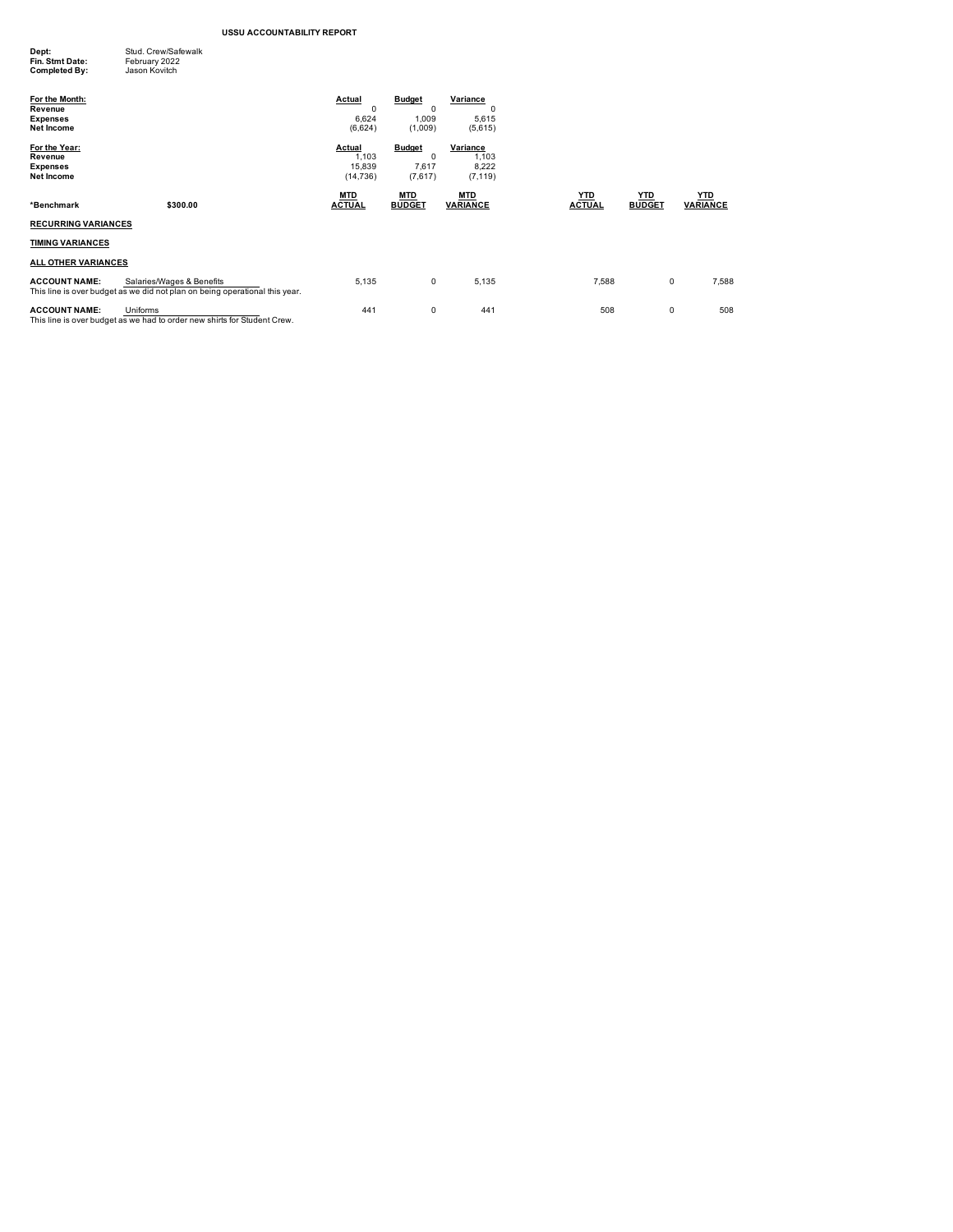| Dept:                | Stud, Governance |
|----------------------|------------------|
| Fin. Stmt Date:      | February 2022    |
| <b>Completed By:</b> | Abhineet Goswami |
|                      |                  |

| For the Month:<br>Revenue<br><b>Expenses</b><br><b>Net Income</b> |                                                                                     | Actual<br>16,855<br>(16, 855)   | <b>Budget</b><br>32,787<br>(32, 787)   | Variance<br>(15,932)<br>15,932 |                             |                             |                               |
|-------------------------------------------------------------------|-------------------------------------------------------------------------------------|---------------------------------|----------------------------------------|--------------------------------|-----------------------------|-----------------------------|-------------------------------|
| For the Year:<br>Revenue<br><b>Expenses</b><br>Net Income         |                                                                                     | Actual<br>171,233<br>(171, 233) | <b>Budget</b><br>227,933<br>(227, 933) | Variance<br>(56,700)<br>56,700 |                             |                             |                               |
| *Benchmark                                                        | \$500.00                                                                            | <b>MTD</b><br><b>ACTUAL</b>     | <b>MTD</b><br><b>BUDGET</b>            | <b>MTD</b><br><b>VARIANCE</b>  | <b>YTD</b><br><b>ACTUAL</b> | <b>YTD</b><br><b>BUDGET</b> | <b>YTD</b><br><b>VARIANCE</b> |
| <b>RECURRING VARIANCES</b>                                        |                                                                                     |                                 |                                        |                                |                             |                             |                               |
| <b>TIMING VARIANCES</b>                                           |                                                                                     |                                 |                                        |                                |                             |                             |                               |
| <b>ACCOUNT NAME:</b>                                              | Projects Exec<br>No events were organized by executives in Febru                    | 650                             | 8,417                                  | (7, 767)                       | 6,799                       | 32,759                      | (25,960)                      |
| <b>ACCOUNT NAME:</b>                                              | Development Executive<br>There were no conferences or deveopment submit in February | 0                               | 4,000                                  | (4,000)                        | 2,477                       | 9,750                       | (7, 273)                      |
| ALL OTHER VARIANCES                                               |                                                                                     |                                 |                                        |                                |                             |                             |                               |
| <b>ACCOUNT NAME:</b>                                              | Meeting Expense (SGM)-USC<br>No special general meeting was arranged by USC.        | 0                               | 1,565                                  | (1, 565)                       | 0                           | 1,565                       | (1, 565)                      |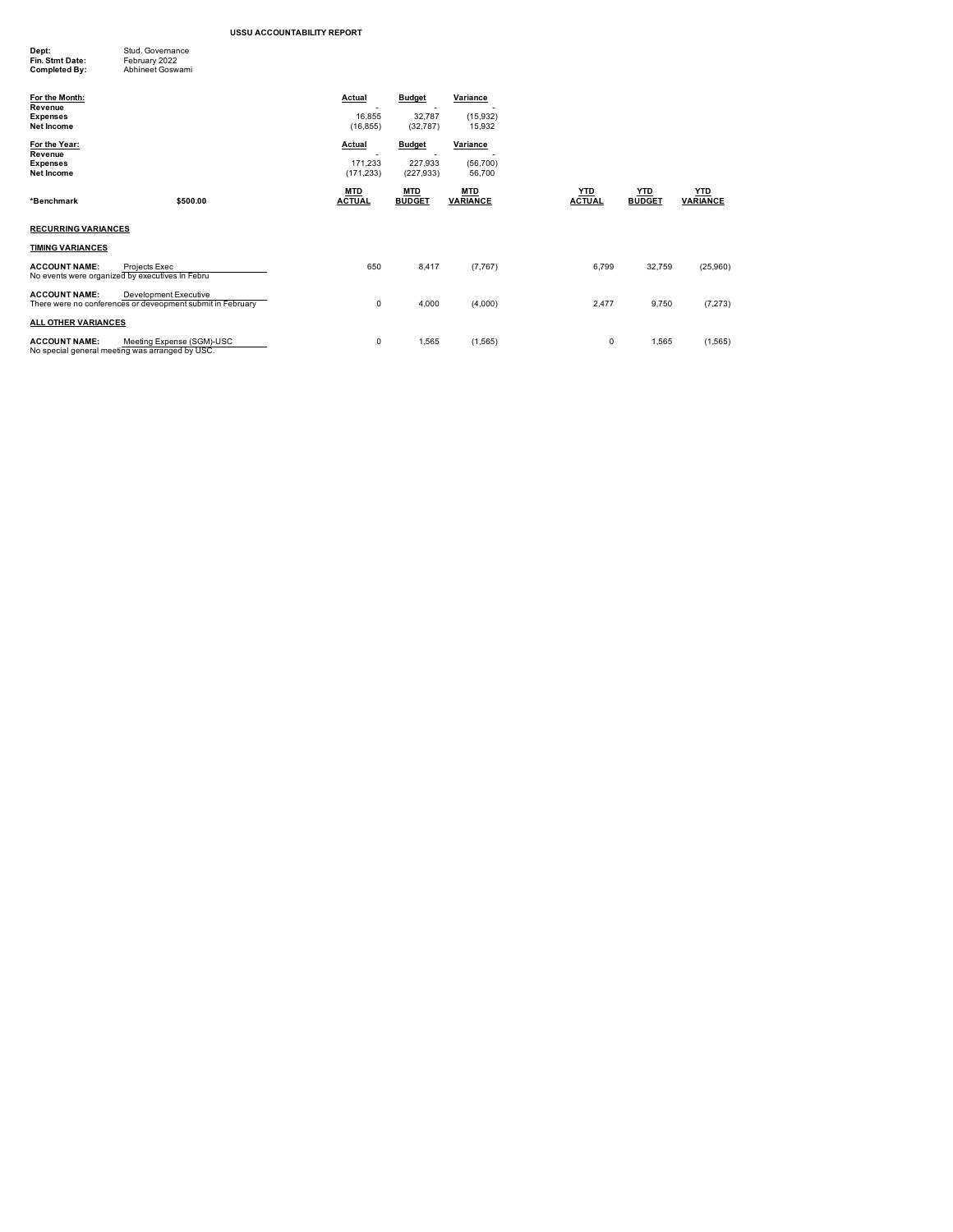| Dept:           | Stud, Grants     |
|-----------------|------------------|
| Fin. Stmt Date: | February 2022    |
| Completed By:   | Abhineet Goswami |

| For the Month:<br>Revenue<br><b>Expenses</b><br>Net Income |                                                                                                  | Actual<br>571<br>2,322<br>(1,751)      | <b>Budget</b><br>500<br>6,500<br>(6,000)       | Variance<br>71<br>(4, 178)<br>4,249         |                             |                             |                               |
|------------------------------------------------------------|--------------------------------------------------------------------------------------------------|----------------------------------------|------------------------------------------------|---------------------------------------------|-----------------------------|-----------------------------|-------------------------------|
| For the Year:<br>Revenue<br><b>Expenses</b><br>Net Income  |                                                                                                  | Actual<br>7.219<br>$-10.094$<br>17.313 | <b>Budget</b><br>23,800<br>53,000<br>(29, 200) | Variance<br>(16, 581)<br>(63,094)<br>46,513 |                             |                             |                               |
| *Benchmark                                                 | \$500.00                                                                                         | <u>MTD</u><br><b>ACTUAL</b>            | <u>MTD</u><br><b>BUDGET</b>                    | <b>MTD</b><br><b>VARIANCE</b>               | <u>YTD</u><br><b>ACTUAL</b> | <b>YTD</b><br><b>BUDGET</b> | <b>YTD</b><br><b>VARIANCE</b> |
| <b>RECURRING VARIANCES</b><br><b>ACCOUNT NAME:</b>         | Grants Campus groups<br>Due to COVID most of the events hosted by campus groups are with limited | 2,293                                  | 5,500                                          | (3,207)                                     | 2,114                       | 40,000                      | (37, 886)                     |

**TIMING VARIANCES**

**ALL OTHER VARIANCES**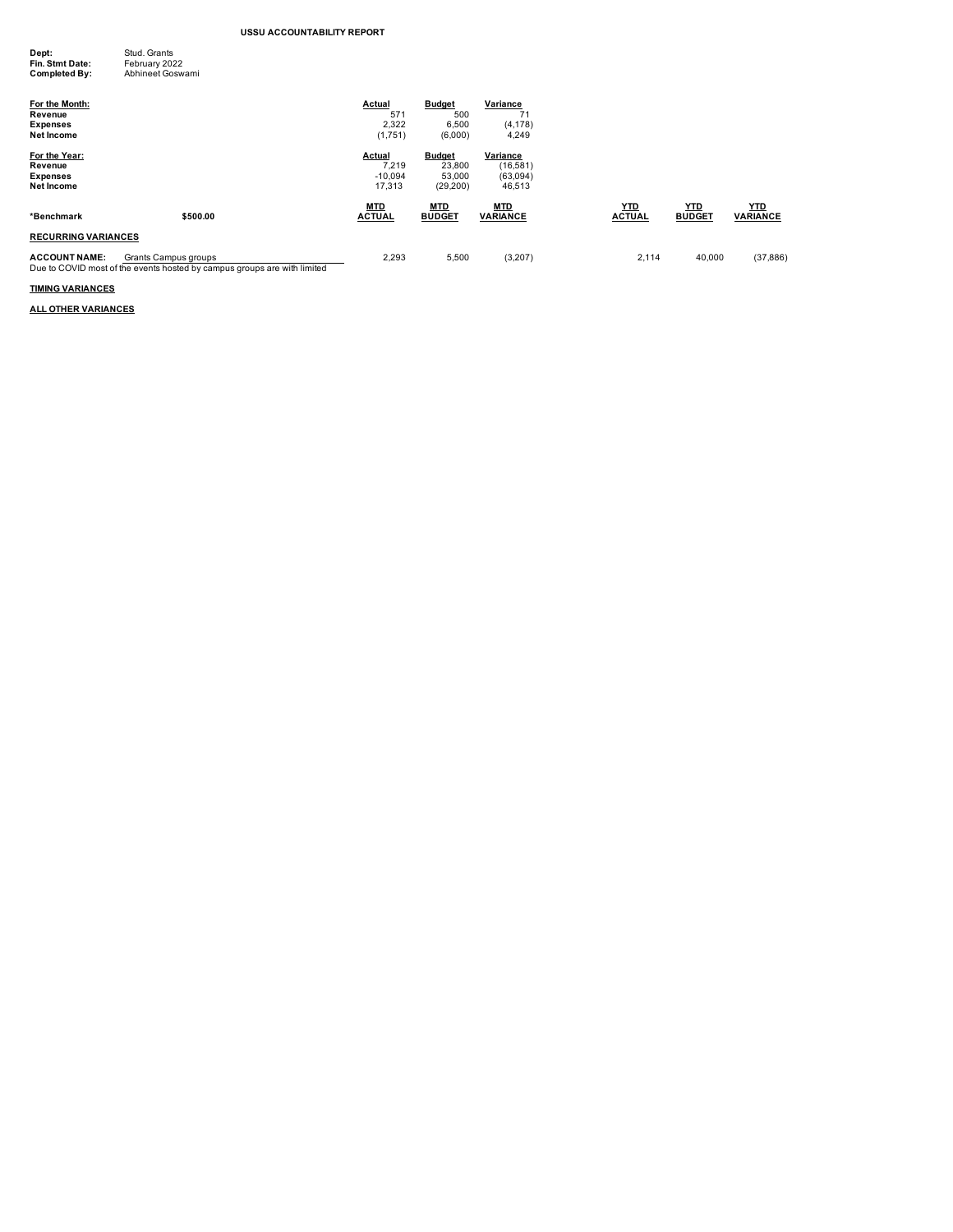| Dept:<br>Fin. Stmt Date:<br>Completed By:                         | <b>USSU Services</b><br>February 2022<br>Jason Kovitch                                                       |                                           |                                               |                                      |                             |                             |                               |
|-------------------------------------------------------------------|--------------------------------------------------------------------------------------------------------------|-------------------------------------------|-----------------------------------------------|--------------------------------------|-----------------------------|-----------------------------|-------------------------------|
| For the Month:<br>Revenue<br><b>Expenses</b><br><b>Net Income</b> |                                                                                                              | <b>Actual</b><br>974<br>5,720<br>$-4,746$ | <b>Budget</b><br>520<br>4,923<br>$-4,403$     | Variance<br>454<br>797<br>$-343$     |                             |                             |                               |
| For the Year:<br>Revenue<br><b>Expenses</b><br><b>Net Income</b>  |                                                                                                              | Actual<br>2,920<br>43,241<br>$-40,321$    | <b>Budget</b><br>2,460<br>37,817<br>$-35,357$ | Variance<br>460<br>5,424<br>$-4,964$ |                             |                             |                               |
|                                                                   |                                                                                                              |                                           |                                               |                                      |                             |                             |                               |
| *Benchmark                                                        | \$500.00                                                                                                     | <b>MTD</b><br><b>ACTUAL</b>               | <b>MTD</b><br><b>BUDGET</b>                   | <b>MTD</b><br><b>VARIANCE</b>        | <b>YTD</b><br><b>ACTUAL</b> | <b>YTD</b><br><b>BUDGET</b> | <b>YTD</b><br><b>VARIANCE</b> |
| <b>RECURRING VARIANCES</b>                                        |                                                                                                              |                                           |                                               |                                      |                             |                             |                               |
| <b>ACCOUNT NAME:</b>                                              | Salaries/Wages & Benefits<br>Salaries are over budget as we could only do an estimate at the time of budget. | 4,814                                     | 4,088                                         | 726                                  | 30,989                      | 24,528                      | 6,461                         |
| <b>TIMING VARIANCES</b>                                           |                                                                                                              |                                           |                                               |                                      |                             |                             |                               |
| ALL OTHER VARIANCES                                               |                                                                                                              |                                           |                                               |                                      |                             |                             |                               |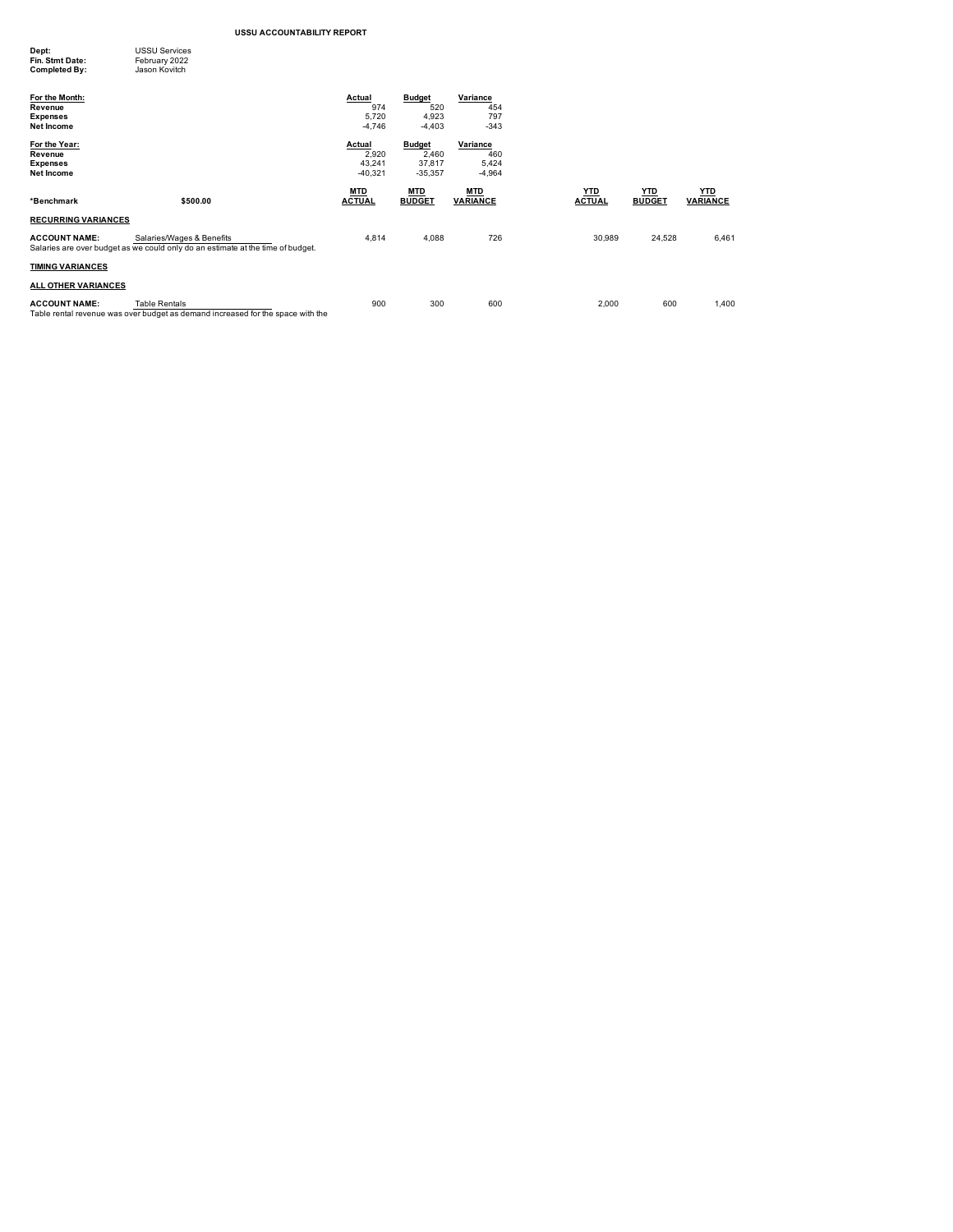| Dept:                | <b>Womens Centre</b> |  |
|----------------------|----------------------|--|
| Fin. Stmt Date:      | February 2022        |  |
| <b>Completed By:</b> | Jason Kovitch        |  |
|                      |                      |  |
| For the Month:       |                      |  |
|                      |                      |  |

| For the Month:<br>Revenue<br><b>Expenses</b><br>Net Income |                                                                                          | Actual<br>$\Omega$<br>2,413<br>(2, 413) | <b>Budget</b><br>$\Omega$<br>3,612<br>(3,612)      | Variance<br>۰.<br>(1, 199)<br>1,199 |                             |                             |                               |
|------------------------------------------------------------|------------------------------------------------------------------------------------------|-----------------------------------------|----------------------------------------------------|-------------------------------------|-----------------------------|-----------------------------|-------------------------------|
| For the Year:<br>Revenue<br><b>Expenses</b><br>Net Income  |                                                                                          | Actual<br>0<br>20,740<br>(20, 740)      | <b>Budget</b><br>$^{\circ}$<br>27,936<br>(27, 936) | Variance<br>(7, 196)<br>7,196       |                             |                             |                               |
| *Benchmark                                                 | \$300.00                                                                                 | <b>MTD</b><br><b>ACTUAL</b>             | <b>MTD</b><br><b>BUDGET</b>                        | <b>MTD</b><br><b>VARIANCE</b>       | <b>YTD</b><br><b>ACTUAL</b> | <b>YTD</b><br><b>BUDGET</b> | <b>YTD</b><br><b>VARIANCE</b> |
| <b>RECURRING VARIANCES</b>                                 |                                                                                          |                                         |                                                    |                                     |                             |                             |                               |
| <b>TIMING VARIANCES</b>                                    |                                                                                          |                                         |                                                    |                                     |                             |                             |                               |
| <b>ALL OTHER VARIANCES</b>                                 |                                                                                          |                                         |                                                    |                                     |                             |                             |                               |
| <b>ACCOUNT NAME:</b>                                       | Training<br>There were no training programs offered in the month that carried any costs. | 0                                       | 840                                                | $-840$                              | 50                          | 2,205                       | $-2,155$                      |